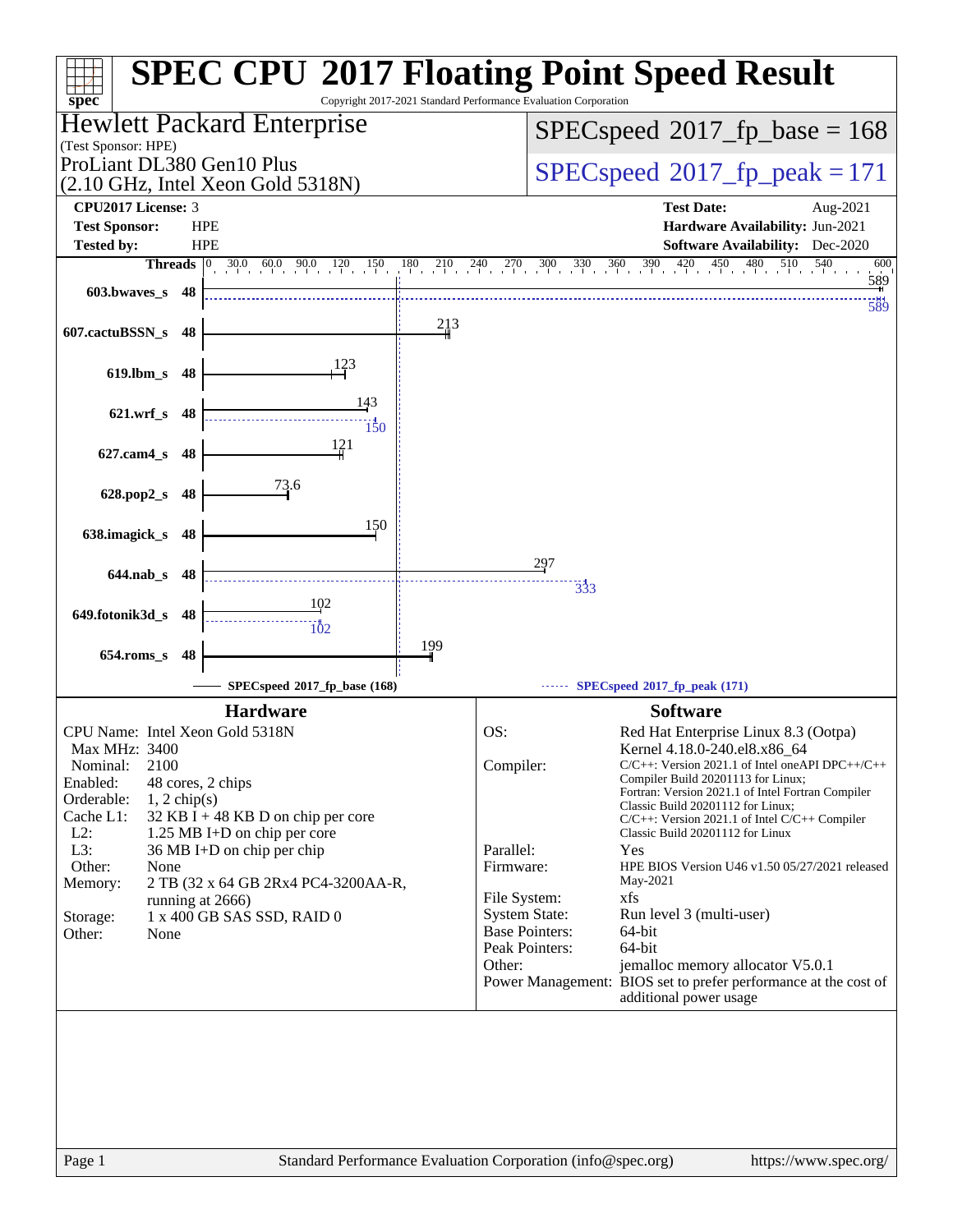Copyright 2017-2021 Standard Performance Evaluation Corporation

## Hewlett Packard Enterprise

(Test Sponsor: HPE)

ProLiant DL380 Gen10 Plus  $SPEC speed@2017$  fp\_peak = 171

(2.10 GHz, Intel Xeon Gold 5318N)

 $SPEC speed^{\circ}2017\_fp\_base = 168$ 

**[spec](http://www.spec.org/)**

**[CPU2017 License:](http://www.spec.org/auto/cpu2017/Docs/result-fields.html#CPU2017License)** 3 **[Test Date:](http://www.spec.org/auto/cpu2017/Docs/result-fields.html#TestDate)** Aug-2021 **[Test Sponsor:](http://www.spec.org/auto/cpu2017/Docs/result-fields.html#TestSponsor)** HPE **[Hardware Availability:](http://www.spec.org/auto/cpu2017/Docs/result-fields.html#HardwareAvailability)** Jun-2021 **[Tested by:](http://www.spec.org/auto/cpu2017/Docs/result-fields.html#Testedby)** HPE **[Software Availability:](http://www.spec.org/auto/cpu2017/Docs/result-fields.html#SoftwareAvailability)** Dec-2020

## **[Results Table](http://www.spec.org/auto/cpu2017/Docs/result-fields.html#ResultsTable)**

|                                    | <b>Base</b>    |                |              |                |              | <b>Peak</b>    |       |                |                |              |                |              |                |              |
|------------------------------------|----------------|----------------|--------------|----------------|--------------|----------------|-------|----------------|----------------|--------------|----------------|--------------|----------------|--------------|
| <b>Benchmark</b>                   | <b>Threads</b> | <b>Seconds</b> | <b>Ratio</b> | <b>Seconds</b> | <b>Ratio</b> | <b>Seconds</b> | Ratio | <b>Threads</b> | <b>Seconds</b> | <b>Ratio</b> | <b>Seconds</b> | <b>Ratio</b> | <b>Seconds</b> | <b>Ratio</b> |
| $603.bwaves$ s                     | 48             | 100            | 588          | 100            | 589          | 99.8           | 591   | 48             | 100            | 589          | 99.5           | 593          | 101            | 586          |
| 607.cactuBSSN s                    | 48             | 78.9           | 211          | 78.2           | 213          | 77.7           | 215   | 48             | 78.9           | 211          | 78.2           | 213          | 77.7           | 215          |
| $619.1$ bm s                       | 48             | 42.2           | 124          | 46.9           | 112          | 42.5           | 123   | 48             | 42.2           | 124          | 46.9           | 112          | 42.5           | 123          |
| $621$ .wrf s                       | 48             | 93.1           | 142          | 92.8           | 143          | 92.4           | 143   | 48             | 88.1           | 150          | 88.1           | 150          | 88.4           | 150          |
| $627$ .cam $4 \text{ s}$           | 48             | 73.0           | 121          | 73.1           | 121          | 74.5           | 119   | 48             | 73.0           | 121          | 73.1           | <u> 121</u>  | 74.5           | 119          |
| $628.pop2_s$                       | 48             | 161            | 73.6         | 162            | 73.1         | 160            | 74.1  | 48             | <u>161</u>     | 73.6         | 162            | 73.1         | 160            | 74.1         |
| 638.imagick_s                      | 48             | 95.9           | 150          | 95.9           | 50           | 96.1           | 150   | 48             | 95.9           | 150          | 95.9           | l 50         | 96.1           | 150          |
| $644$ .nab s                       | 48             | 58.8           | 297          | 58.9           | 297          | 58.8           | 297   | 48             | 52.5           | 333          | 52.5           | 333          | 52.5           | 333          |
| 649.fotonik3d s                    | 48             | 89.1           | 102          | 89.0           | 102          | 88.9           | 103   | 48             | 89.2           | 102          | 89.1           | 102          | 90.3           | 101          |
| $654$ .roms s                      | 48             | 79.1           | <b>199</b>   | 79.8           | 197          | 79.0           | 199   | 48             | 79.1           | 199          | 79.8           | 197          | 79.0           | 199          |
| $SPECspeed^*2017$ fp base =<br>168 |                |                |              |                |              |                |       |                |                |              |                |              |                |              |

**[SPECspeed](http://www.spec.org/auto/cpu2017/Docs/result-fields.html#SPECspeed2017fppeak)[2017\\_fp\\_peak =](http://www.spec.org/auto/cpu2017/Docs/result-fields.html#SPECspeed2017fppeak) 171**

Results appear in the [order in which they were run.](http://www.spec.org/auto/cpu2017/Docs/result-fields.html#RunOrder) Bold underlined text [indicates a median measurement](http://www.spec.org/auto/cpu2017/Docs/result-fields.html#Median).

## **[Operating System Notes](http://www.spec.org/auto/cpu2017/Docs/result-fields.html#OperatingSystemNotes)**

 Stack size set to unlimited using "ulimit -s unlimited" Transparent Huge Pages enabled by default Prior to runcpu invocation Filesystem page cache synced and cleared with: sync; echo 3> /proc/sys/vm/drop\_caches

## **[Environment Variables Notes](http://www.spec.org/auto/cpu2017/Docs/result-fields.html#EnvironmentVariablesNotes)**

Environment variables set by runcpu before the start of the run: KMP\_AFFINITY = "granularity=fine,compact" LD\_LIBRARY\_PATH = "/home/cpu2017/lib/intel64:/home/cpu2017/je5.0.1-64" MALLOC\_CONF = "retain:true" OMP\_STACKSIZE = "192M"

## **[General Notes](http://www.spec.org/auto/cpu2017/Docs/result-fields.html#GeneralNotes)**

 Binaries compiled on a system with 1x Intel Core i9-7980XE CPU + 64GB RAM memory using Redhat Enterprise Linux 8.0 NA: The test sponsor attests, as of date of publication, that CVE-2017-5754 (Meltdown) is mitigated in the system as tested and documented. Yes: The test sponsor attests, as of date of publication, that CVE-2017-5753 (Spectre variant 1) is mitigated in the system as tested and documented. Yes: The test sponsor attests, as of date of publication, that CVE-2017-5715 (Spectre variant 2) is mitigated in the system as tested and documented. jemalloc, a general purpose malloc implementation built with the RedHat Enterprise 7.5, and the system compiler gcc 4.8.5

**(Continued on next page)**

| Page 2 | Standard Performance Evaluation Corporation (info@spec.org) | https://www.spec.org/ |
|--------|-------------------------------------------------------------|-----------------------|
|        |                                                             |                       |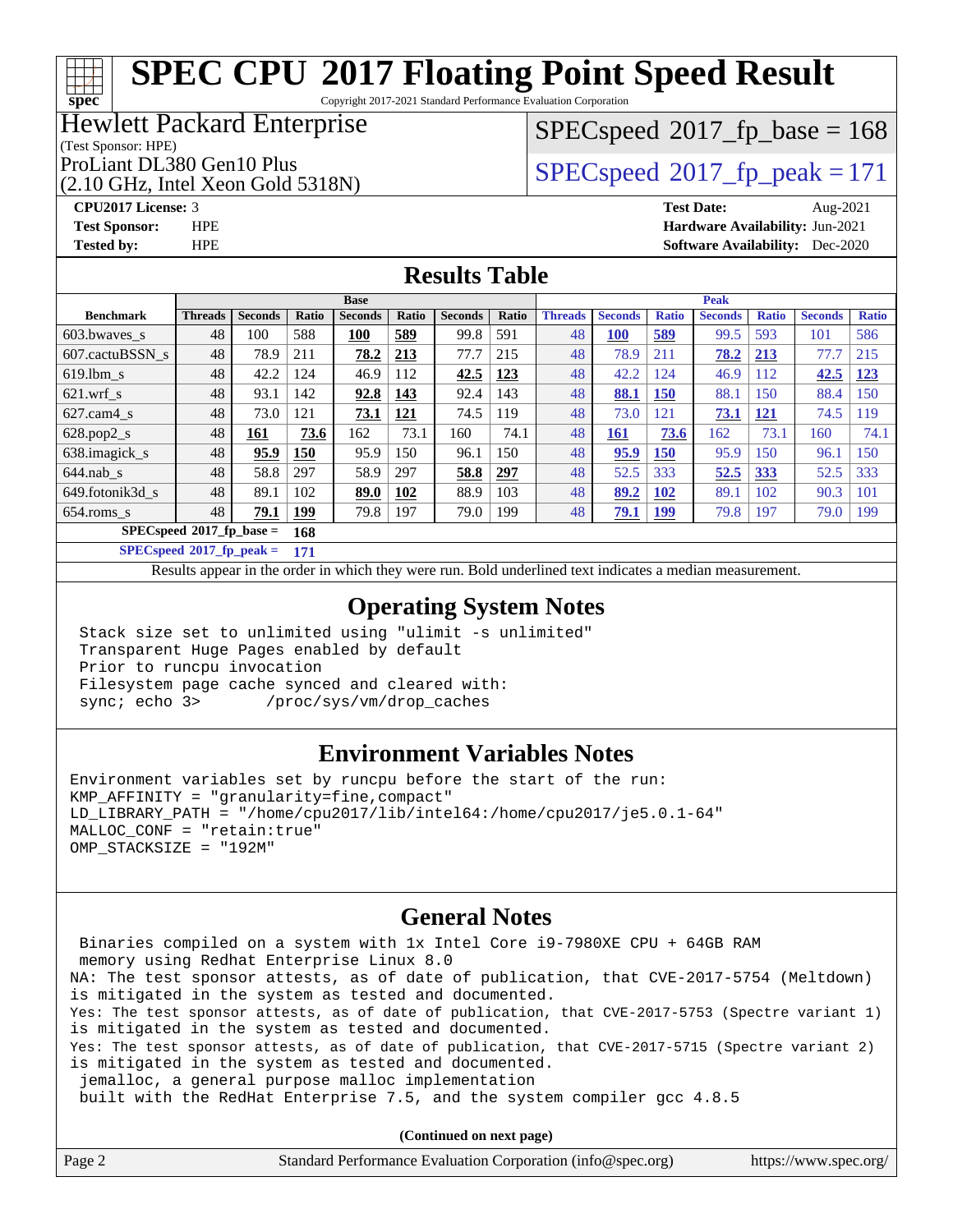Copyright 2017-2021 Standard Performance Evaluation Corporation

## Hewlett Packard Enterprise

[SPECspeed](http://www.spec.org/auto/cpu2017/Docs/result-fields.html#SPECspeed2017fpbase)<sup>®</sup>2017 fp base = 168

(Test Sponsor: HPE)

(2.10 GHz, Intel Xeon Gold 5318N)

ProLiant DL380 Gen10 Plus  $SPEC speed@2017$  fp\_peak = 171

**[spec](http://www.spec.org/)**

**[CPU2017 License:](http://www.spec.org/auto/cpu2017/Docs/result-fields.html#CPU2017License)** 3 **[Test Date:](http://www.spec.org/auto/cpu2017/Docs/result-fields.html#TestDate)** Aug-2021 **[Test Sponsor:](http://www.spec.org/auto/cpu2017/Docs/result-fields.html#TestSponsor)** HPE **[Hardware Availability:](http://www.spec.org/auto/cpu2017/Docs/result-fields.html#HardwareAvailability)** Jun-2021 **[Tested by:](http://www.spec.org/auto/cpu2017/Docs/result-fields.html#Testedby)** HPE **[Software Availability:](http://www.spec.org/auto/cpu2017/Docs/result-fields.html#SoftwareAvailability)** Dec-2020

## **[General Notes \(Continued\)](http://www.spec.org/auto/cpu2017/Docs/result-fields.html#GeneralNotes)**

sources available from jemalloc.net or <https://github.com/jemalloc/jemalloc/releases>

## **[Platform Notes](http://www.spec.org/auto/cpu2017/Docs/result-fields.html#PlatformNotes)**

The system ROM used for this result contains Intel microcode version 0xd0002a0 for the Intel Xeon Gold 5318N processor BIOS Configuration: Workload Profile set to General Peak Frequency Compute Intel Hyper-Threading set to Disabled Thermal Configuration set to Maximum Cooling Memory Patrol Scrubbing set to Disabled Advanced Memory Protection set to Advanced ECC Last Level Cache (LLC) Prefetch set to Enabled Last Level Cache (LLC) Dead Line Allocation set to Disabled Enhanced Processor Performance set to Enabled Workload Profile set to Custom Energy/Performance Bias set to Balanced Power DCU Stream Prefetcher set to Disabled Adjacent Sector Prefetch set to Disabled Minimum Processor Idle Power Package C-State set to No Package State Numa Group Size Optimization set to Flat Sysinfo program /home/cpu2017/bin/sysinfo Rev: r6622 of 2021-04-07 982a61ec0915b55891ef0e16acafc64d running on localhost.localdomain Thu Aug 19 09:06:07 2021 SUT (System Under Test) info as seen by some common utilities. For more information on this section, see <https://www.spec.org/cpu2017/Docs/config.html#sysinfo> From /proc/cpuinfo model name : Intel(R) Xeon(R) Gold 5318N CPU @ 2.10GHz 2 "physical id"s (chips) 48 "processors" cores, siblings (Caution: counting these is hw and system dependent. The following excerpts from /proc/cpuinfo might not be reliable. Use with caution.) cpu cores : 24 siblings : 24 physical 0: cores 0 1 2 3 4 5 6 7 8 9 10 11 12 13 14 15 16 17 18 19 20 21 22 23 physical 1: cores 0 1 2 3 4 5 6 7 8 9 10 11 12 13 14 15 16 17 18 19 20 21 22 23 From lscpu from util-linux 2.32.1: Architecture: x86\_64 CPU op-mode(s): 32-bit, 64-bit Byte Order: Little Endian  $CPU(s):$  48 **(Continued on next page)**

Page 3 Standard Performance Evaluation Corporation [\(info@spec.org\)](mailto:info@spec.org) <https://www.spec.org/>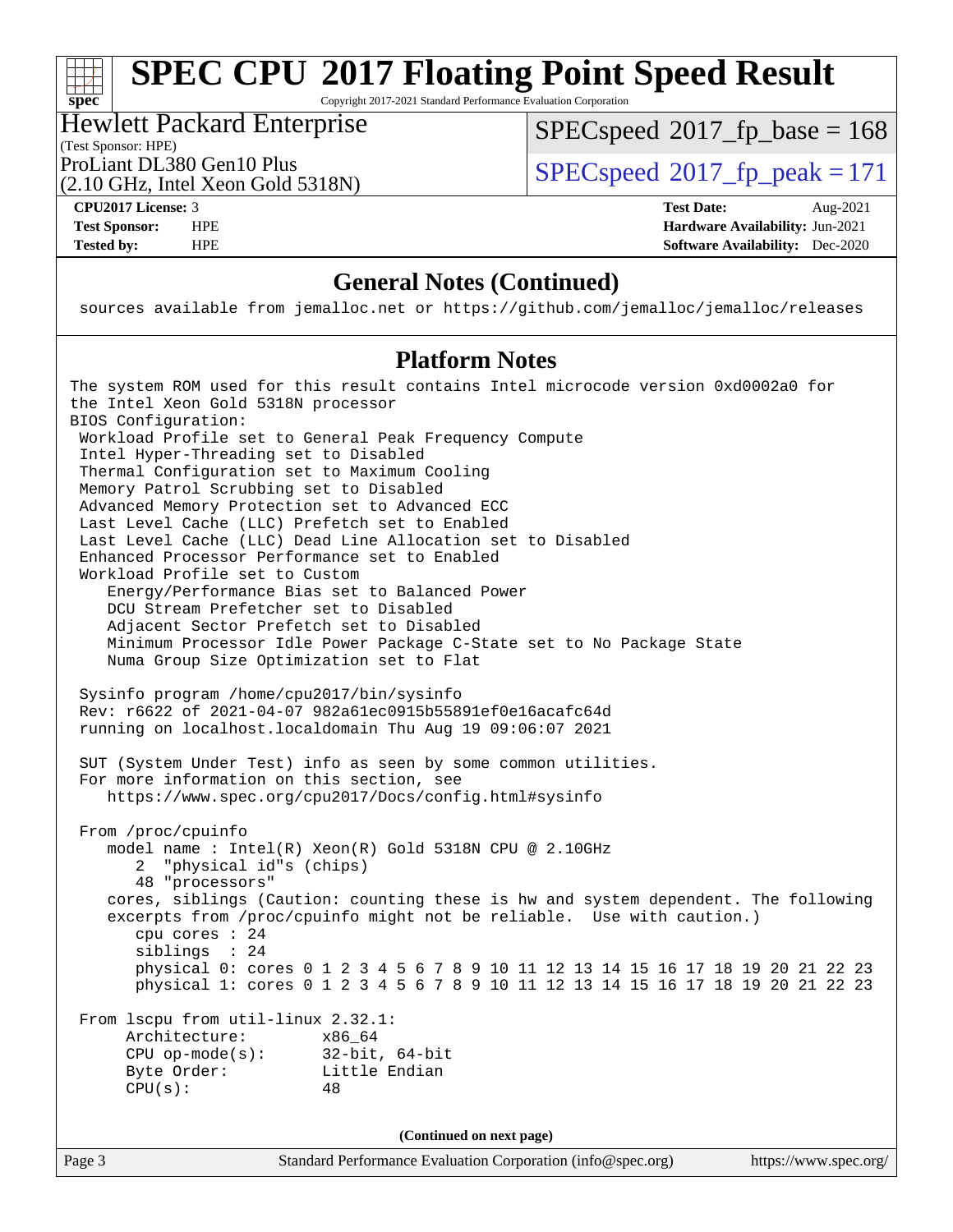Copyright 2017-2021 Standard Performance Evaluation Corporation

## Hewlett Packard Enterprise

[SPECspeed](http://www.spec.org/auto/cpu2017/Docs/result-fields.html#SPECspeed2017fpbase)<sup>®</sup>2017 fp base = 168

(Test Sponsor: HPE) (2.10 GHz, Intel Xeon Gold 5318N)

ProLiant DL380 Gen10 Plus  $\text{SPEC speed}^{\circ}2017\text{ }$  fp\_peak = 171

**[spec](http://www.spec.org/)**

**[CPU2017 License:](http://www.spec.org/auto/cpu2017/Docs/result-fields.html#CPU2017License)** 3 **[Test Date:](http://www.spec.org/auto/cpu2017/Docs/result-fields.html#TestDate)** Aug-2021 **[Test Sponsor:](http://www.spec.org/auto/cpu2017/Docs/result-fields.html#TestSponsor)** HPE **[Hardware Availability:](http://www.spec.org/auto/cpu2017/Docs/result-fields.html#HardwareAvailability)** Jun-2021 **[Tested by:](http://www.spec.org/auto/cpu2017/Docs/result-fields.html#Testedby)** HPE **[Software Availability:](http://www.spec.org/auto/cpu2017/Docs/result-fields.html#SoftwareAvailability)** Dec-2020

## **[Platform Notes \(Continued\)](http://www.spec.org/auto/cpu2017/Docs/result-fields.html#PlatformNotes)**

 On-line CPU(s) list: 0-47 Thread(s) per core: 1 Core(s) per socket: 24 Socket(s): 2 NUMA node(s): 2 Vendor ID: GenuineIntel CPU family: 6 Model: 106 Model name: Intel(R) Xeon(R) Gold 5318N CPU @ 2.10GHz Stepping: 6 CPU MHz: 1041.033 BogoMIPS: 4200.00 Virtualization: VT-x L1d cache: 48K L1i cache: 32K L2 cache: 1280K L3 cache: 36864K NUMA node0 CPU(s): 0-23 NUMA node1 CPU(s): 24-47 Flags: fpu vme de pse tsc msr pae mce cx8 apic sep mtrr pge mca cmov

 pat pse36 clflush dts acpi mmx fxsr sse sse2 ss ht tm pbe syscall nx pdpe1gb rdtscp lm constant\_tsc art arch\_perfmon pebs bts rep\_good nopl xtopology nonstop\_tsc cpuid aperfmperf pni pclmulqdq dtes64 monitor ds\_cpl vmx smx est tm2 ssse3 sdbg fma cx16 xtpr pdcm pcid dca sse4\_1 sse4\_2 x2apic movbe popcnt tsc\_deadline\_timer aes xsave avx f16c rdrand lahf\_lm abm 3dnowprefetch cpuid\_fault epb cat\_l3 invpcid\_single ssbd mba ibrs ibpb stibp ibrs\_enhanced tpr\_shadow vnmi flexpriority ept vpid ept\_ad fsgsbase tsc\_adjust bmi1 hle avx2 smep bmi2 erms invpcid cqm rdt\_a avx512f avx512dq rdseed adx smap avx512ifma clflushopt clwb intel\_pt avx512cd sha\_ni avx512bw avx512vl xsaveopt xsavec xgetbv1 xsaves cqm\_llc cqm\_occup\_llc cqm\_mbm\_total cqm\_mbm\_local split\_lock\_detect wbnoinvd dtherm ida arat pln pts avx512vbmi umip pku ospke avx512\_vbmi2 gfni vaes vpclmulqdq avx512\_vnni avx512\_bitalg tme avx512\_vpopcntdq la57 rdpid md\_clear pconfig flush\_l1d arch\_capabilities

 /proc/cpuinfo cache data cache size : 36864 KB

From numactl --hardware WARNING: a numactl 'node' might or might not correspond to a physical chip. available: 2 nodes (0-1) node 0 cpus: 0 1 2 3 4 5 6 7 8 9 10 11 12 13 14 15 16 17 18 19 20 21 22 23 node 0 size: 989749 MB node 0 free: 1025327 MB node 1 cpus: 24 25 26 27 28 29 30 31 32 33 34 35 36 37 38 39 40 41 42 43 44 45 46 47 node 1 size: 994207 MB node 1 free: 1030678 MB node distances: node 0 1

**(Continued on next page)**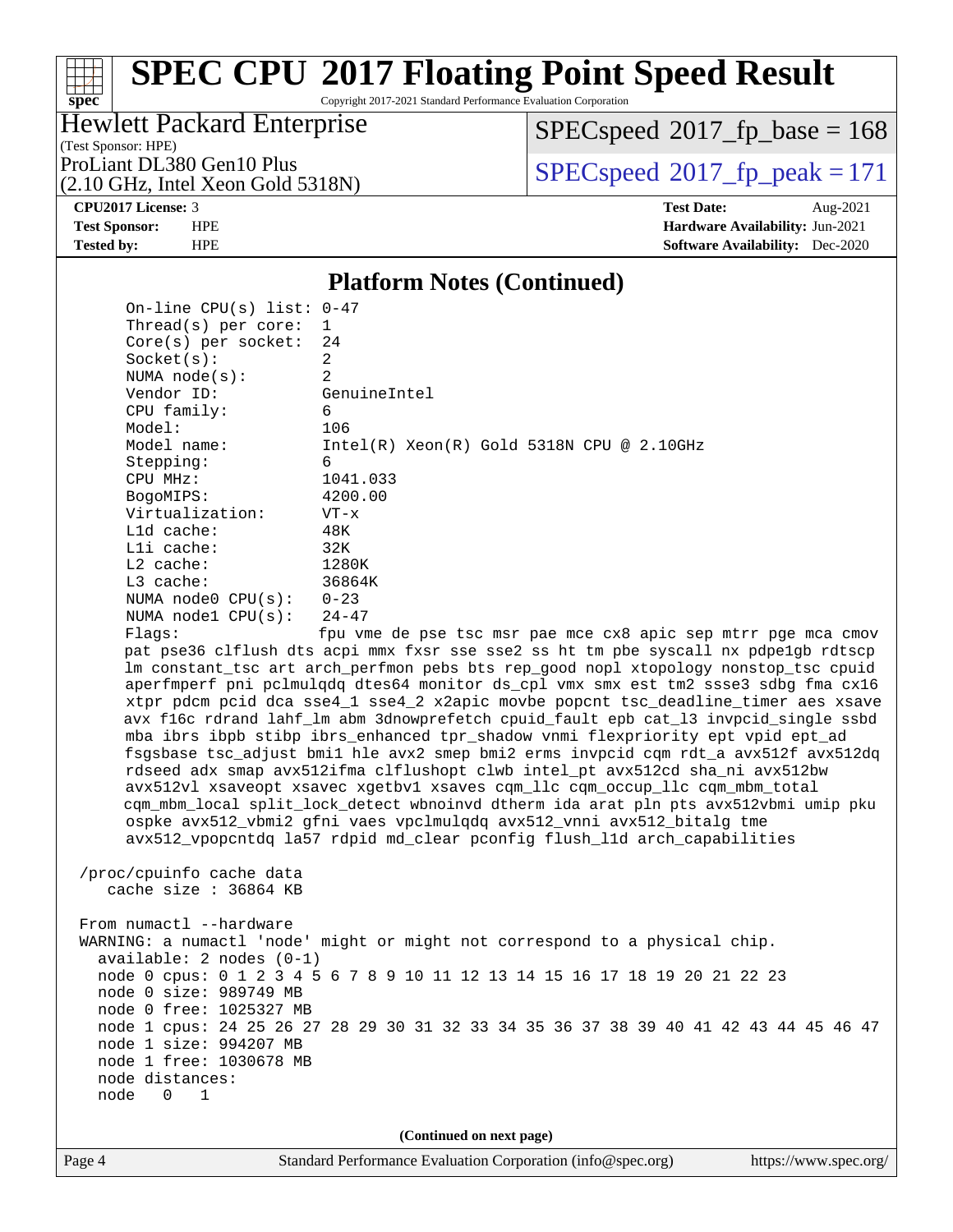#### Page 5 Standard Performance Evaluation Corporation [\(info@spec.org\)](mailto:info@spec.org) <https://www.spec.org/> **[spec](http://www.spec.org/) [SPEC CPU](http://www.spec.org/auto/cpu2017/Docs/result-fields.html#SPECCPU2017FloatingPointSpeedResult)[2017 Floating Point Speed Result](http://www.spec.org/auto/cpu2017/Docs/result-fields.html#SPECCPU2017FloatingPointSpeedResult)** Copyright 2017-2021 Standard Performance Evaluation Corporation (Test Sponsor: HPE) Hewlett Packard Enterprise (2.10 GHz, Intel Xeon Gold 5318N) ProLiant DL380 Gen10 Plus  $SPEC speed@2017$  fp\_peak = 171 [SPECspeed](http://www.spec.org/auto/cpu2017/Docs/result-fields.html#SPECspeed2017fpbase)<sup>®</sup>2017 fp base = 168 **[CPU2017 License:](http://www.spec.org/auto/cpu2017/Docs/result-fields.html#CPU2017License)** 3 **[Test Date:](http://www.spec.org/auto/cpu2017/Docs/result-fields.html#TestDate)** Aug-2021 **[Test Sponsor:](http://www.spec.org/auto/cpu2017/Docs/result-fields.html#TestSponsor)** HPE **[Hardware Availability:](http://www.spec.org/auto/cpu2017/Docs/result-fields.html#HardwareAvailability)** Jun-2021 **[Tested by:](http://www.spec.org/auto/cpu2017/Docs/result-fields.html#Testedby)** HPE **[Software Availability:](http://www.spec.org/auto/cpu2017/Docs/result-fields.html#SoftwareAvailability)** Dec-2020 **[Platform Notes \(Continued\)](http://www.spec.org/auto/cpu2017/Docs/result-fields.html#PlatformNotes)** 0: 10 20 1: 20 10 From /proc/meminfo MemTotal: 2113492332 kB HugePages\_Total: 0 Hugepagesize: 2048 kB /sbin/tuned-adm active Current active profile: throughput-performance From /etc/\*release\* /etc/\*version\* os-release: NAME="Red Hat Enterprise Linux" VERSION="8.3 (Ootpa)" ID="rhel" ID\_LIKE="fedora" VERSION\_ID="8.3" PLATFORM\_ID="platform:el8" PRETTY\_NAME="Red Hat Enterprise Linux 8.3 (Ootpa)" ANSI\_COLOR="0;31" redhat-release: Red Hat Enterprise Linux release 8.3 (Ootpa) system-release: Red Hat Enterprise Linux release 8.3 (Ootpa) system-release-cpe: cpe:/o:redhat:enterprise\_linux:8.3:ga uname -a: Linux localhost.localdomain 4.18.0-240.el8.x86\_64 #1 SMP Wed Sep 23 05:13:10 EDT 2020 x86\_64 x86\_64 x86\_64 GNU/Linux Kernel self-reported vulnerability status: CVE-2018-12207 (iTLB Multihit): Not affected CVE-2018-3620 (L1 Terminal Fault): Not affected Microarchitectural Data Sampling: Not affected CVE-2017-5754 (Meltdown): Not affected CVE-2018-3639 (Speculative Store Bypass): Mitigation: Speculative Store Bypass disabled via prctl and seccompany and the contract of the contract of the contract of the second seconds of the contract of the contract of the contract of the contract of the contract of the contract of the contract of the contract of the contr CVE-2017-5753 (Spectre variant 1): Mitigation: usercopy/swapgs barriers and \_\_user pointer sanitization CVE-2017-5715 (Spectre variant 2): Mitigation: Enhanced IBRS, IBPB: conditional, RSB filling CVE-2020-0543 (Special Register Buffer Data Sampling): Not affected CVE-2019-11135 (TSX Asynchronous Abort): Not affected run-level 3 Aug 18 17:39 **(Continued on next page)**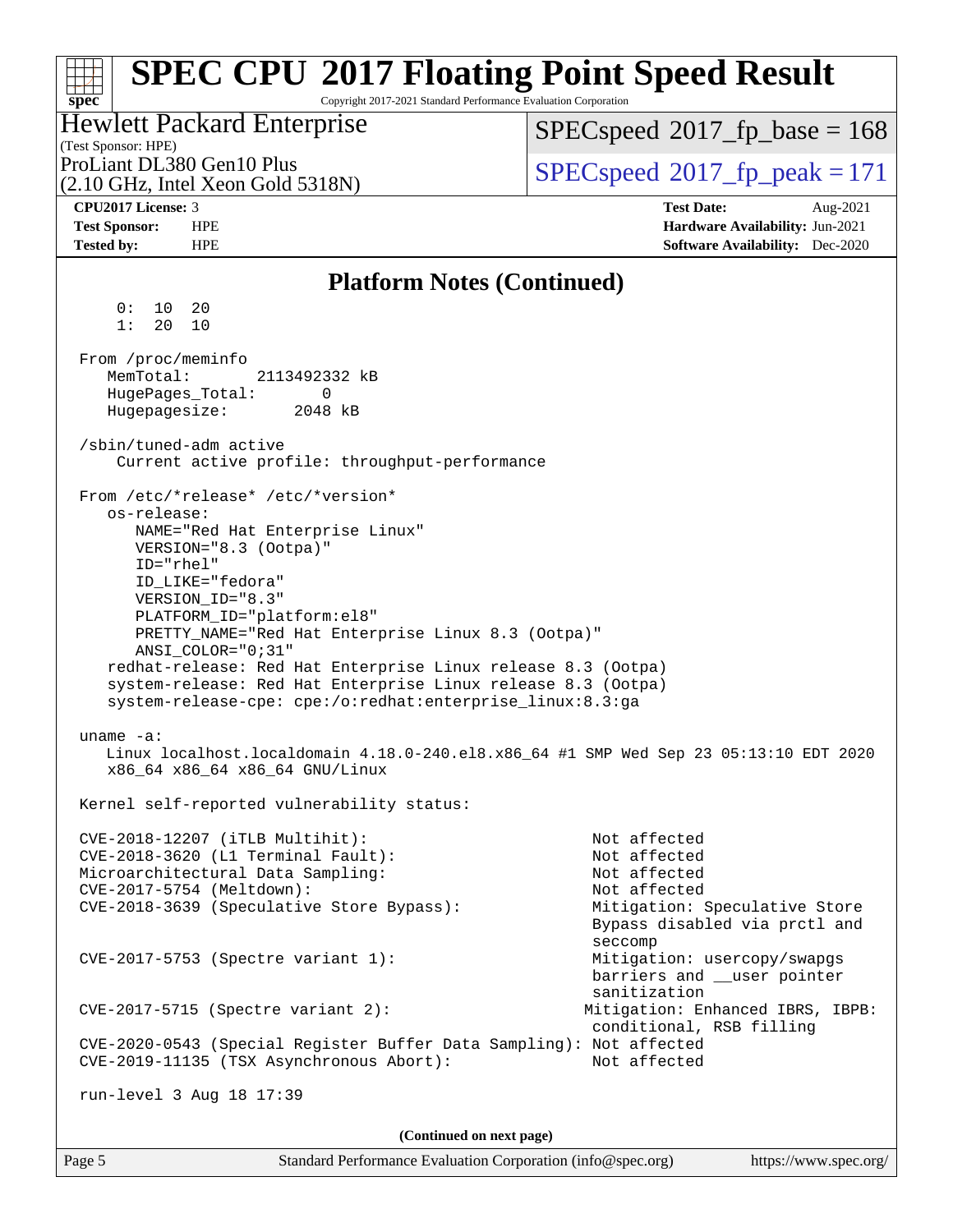#### **[spec](http://www.spec.org/) [SPEC CPU](http://www.spec.org/auto/cpu2017/Docs/result-fields.html#SPECCPU2017FloatingPointSpeedResult)[2017 Floating Point Speed Result](http://www.spec.org/auto/cpu2017/Docs/result-fields.html#SPECCPU2017FloatingPointSpeedResult)** Copyright 2017-2021 Standard Performance Evaluation Corporation Hewlett Packard Enterprise

(Test Sponsor: HPE)

[SPECspeed](http://www.spec.org/auto/cpu2017/Docs/result-fields.html#SPECspeed2017fpbase)<sup>®</sup>2017 fp base = 168

(2.10 GHz, Intel Xeon Gold 5318N)

ProLiant DL380 Gen10 Plus  $SPEC speed@2017$  fp\_peak = 171

**[CPU2017 License:](http://www.spec.org/auto/cpu2017/Docs/result-fields.html#CPU2017License)** 3 **[Test Date:](http://www.spec.org/auto/cpu2017/Docs/result-fields.html#TestDate)** Aug-2021 **[Test Sponsor:](http://www.spec.org/auto/cpu2017/Docs/result-fields.html#TestSponsor)** HPE **[Hardware Availability:](http://www.spec.org/auto/cpu2017/Docs/result-fields.html#HardwareAvailability)** Jun-2021 **[Tested by:](http://www.spec.org/auto/cpu2017/Docs/result-fields.html#Testedby)** HPE **[Software Availability:](http://www.spec.org/auto/cpu2017/Docs/result-fields.html#SoftwareAvailability)** Dec-2020

## **[Platform Notes \(Continued\)](http://www.spec.org/auto/cpu2017/Docs/result-fields.html#PlatformNotes)**

 SPEC is set to: /home/cpu2017 Filesystem Type Size Used Avail Use% Mounted on /dev/mapper/rhel-home xfs 297G 103G 195G 35% /home From /sys/devices/virtual/dmi/id Vendor: HPE Product: ProLiant DL380 Gen10 Plus Product Family: ProLiant<br>Serial: CN70110BZV Serial: Additional information from dmidecode 3.2 follows. WARNING: Use caution when you

 interpret this section. The 'dmidecode' program reads system data which is "intended to allow hardware to be accurately determined", but the intent may not be met, as there are frequent changes to hardware, firmware, and the "DMTF SMBIOS" standard. Memory:

32x Micron 36ASF8G72PZ-3G2B2 64 GB 2 rank 3200, configured at 2666

BIOS:

 BIOS Vendor: HPE BIOS Version: U46 BIOS Date: 05/27/2021<br>BIOS Revision: 1.50 BIOS Revision: Firmware Revision: 2.50

(End of data from sysinfo program)

## **[Compiler Version Notes](http://www.spec.org/auto/cpu2017/Docs/result-fields.html#CompilerVersionNotes)**

============================================================================== C | 619.1bm\_s(base, peak) 638.imagick\_s(base, peak) | 644.nab\_s(base) ------------------------------------------------------------------------------ Intel(R) C Intel(R) 64 Compiler Classic for applications running on Intel(R) 64, Version 2021.1 Build 20201112\_000000 Copyright (C) 1985-2020 Intel Corporation. All rights reserved. ------------------------------------------------------------------------------ ============================================================================== C 1644.nab\_s(peak) ------------------------------------------------------------------------------ Intel(R) oneAPI DPC++/C++ Compiler for applications running on Intel(R)  $64$ , Version 2021.1 Build 20201113 Copyright (C) 1985-2020 Intel Corporation. All rights reserved. ------------------------------------------------------------------------------

**(Continued on next page)**

Page 6 Standard Performance Evaluation Corporation [\(info@spec.org\)](mailto:info@spec.org) <https://www.spec.org/>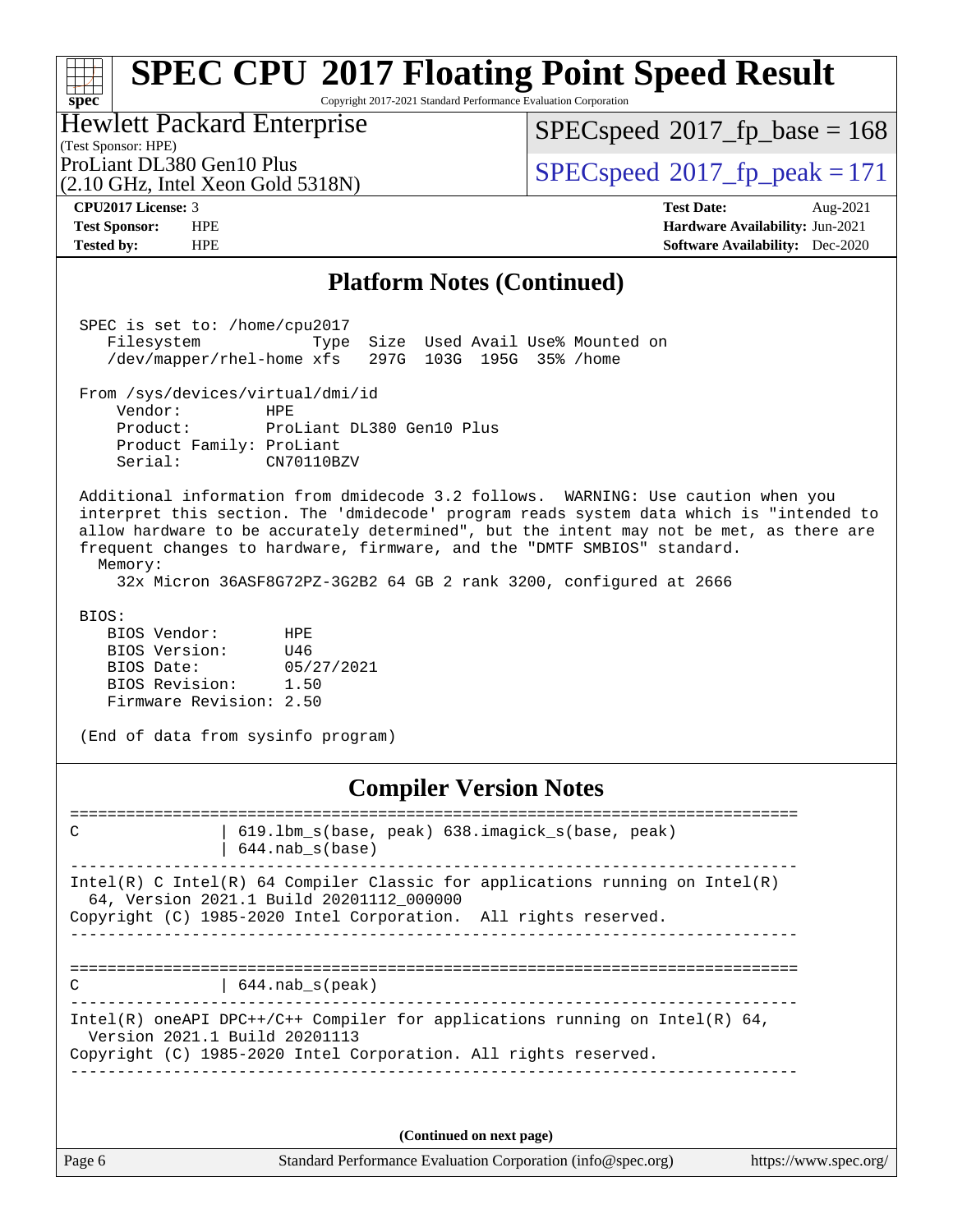### **[spec](http://www.spec.org/) [SPEC CPU](http://www.spec.org/auto/cpu2017/Docs/result-fields.html#SPECCPU2017FloatingPointSpeedResult)[2017 Floating Point Speed Result](http://www.spec.org/auto/cpu2017/Docs/result-fields.html#SPECCPU2017FloatingPointSpeedResult)** Copyright 2017-2021 Standard Performance Evaluation Corporation

## Hewlett Packard Enterprise

 $SPEC speed$ <sup>®</sup> $2017$ \_fp\_base = 168

(Test Sponsor: HPE)

(2.10 GHz, Intel Xeon Gold 5318N)

ProLiant DL380 Gen10 Plus  $\begin{array}{c} \text{SPEC speed} \text{\textdegree}2017 \text{ fp\_peak} = 171 \end{array}$ 

**[CPU2017 License:](http://www.spec.org/auto/cpu2017/Docs/result-fields.html#CPU2017License)** 3 **[Test Date:](http://www.spec.org/auto/cpu2017/Docs/result-fields.html#TestDate)** Aug-2021 **[Test Sponsor:](http://www.spec.org/auto/cpu2017/Docs/result-fields.html#TestSponsor)** HPE **[Hardware Availability:](http://www.spec.org/auto/cpu2017/Docs/result-fields.html#HardwareAvailability)** Jun-2021 **[Tested by:](http://www.spec.org/auto/cpu2017/Docs/result-fields.html#Testedby)** HPE **[Software Availability:](http://www.spec.org/auto/cpu2017/Docs/result-fields.html#SoftwareAvailability)** Dec-2020

## **[Compiler Version Notes \(Continued\)](http://www.spec.org/auto/cpu2017/Docs/result-fields.html#CompilerVersionNotes)**

| ======================================<br>$C++$ , C, Fortran   607.cactuBSSN_s(base, peak)                                                                                                                                                                                                                                                                                                                                                                                                                                                                                                        |  |
|---------------------------------------------------------------------------------------------------------------------------------------------------------------------------------------------------------------------------------------------------------------------------------------------------------------------------------------------------------------------------------------------------------------------------------------------------------------------------------------------------------------------------------------------------------------------------------------------------|--|
| Intel(R) C++ Intel(R) 64 Compiler Classic for applications running on<br>Intel(R) 64, Version 2021.1 Build 20201112_000000<br>Copyright (C) 1985-2020 Intel Corporation. All rights reserved.<br>Intel(R) C Intel(R) 64 Compiler Classic for applications running on Intel(R)<br>64, Version 2021.1 Build 20201112_000000<br>Copyright (C) 1985-2020 Intel Corporation. All rights reserved.<br>Intel(R) Fortran Intel(R) 64 Compiler Classic for applications running on<br>Intel(R) 64, Version 2021.1 Build 20201112_000000<br>Copyright (C) 1985-2020 Intel Corporation. All rights reserved. |  |
| 603.bwaves_s(base, peak) 649.fotonik3d_s(base, peak)<br>Fortran<br>654.roms_s(base, peak)                                                                                                                                                                                                                                                                                                                                                                                                                                                                                                         |  |
| Intel(R) Fortran Intel(R) 64 Compiler Classic for applications running on<br>Intel(R) 64, Version 2021.1 Build 20201112_000000<br>Copyright (C) 1985-2020 Intel Corporation. All rights reserved.                                                                                                                                                                                                                                                                                                                                                                                                 |  |
| 621.wrf_s(base, peak) 627.cam4_s(base, peak)<br>Fortran, C<br>628.pop2_s(base, peak)                                                                                                                                                                                                                                                                                                                                                                                                                                                                                                              |  |
| Intel(R) Fortran Intel(R) 64 Compiler Classic for applications running on<br>Intel(R) 64, Version 2021.1 Build 20201112_000000<br>Copyright (C) 1985-2020 Intel Corporation. All rights reserved.                                                                                                                                                                                                                                                                                                                                                                                                 |  |
| (Continued on next page)                                                                                                                                                                                                                                                                                                                                                                                                                                                                                                                                                                          |  |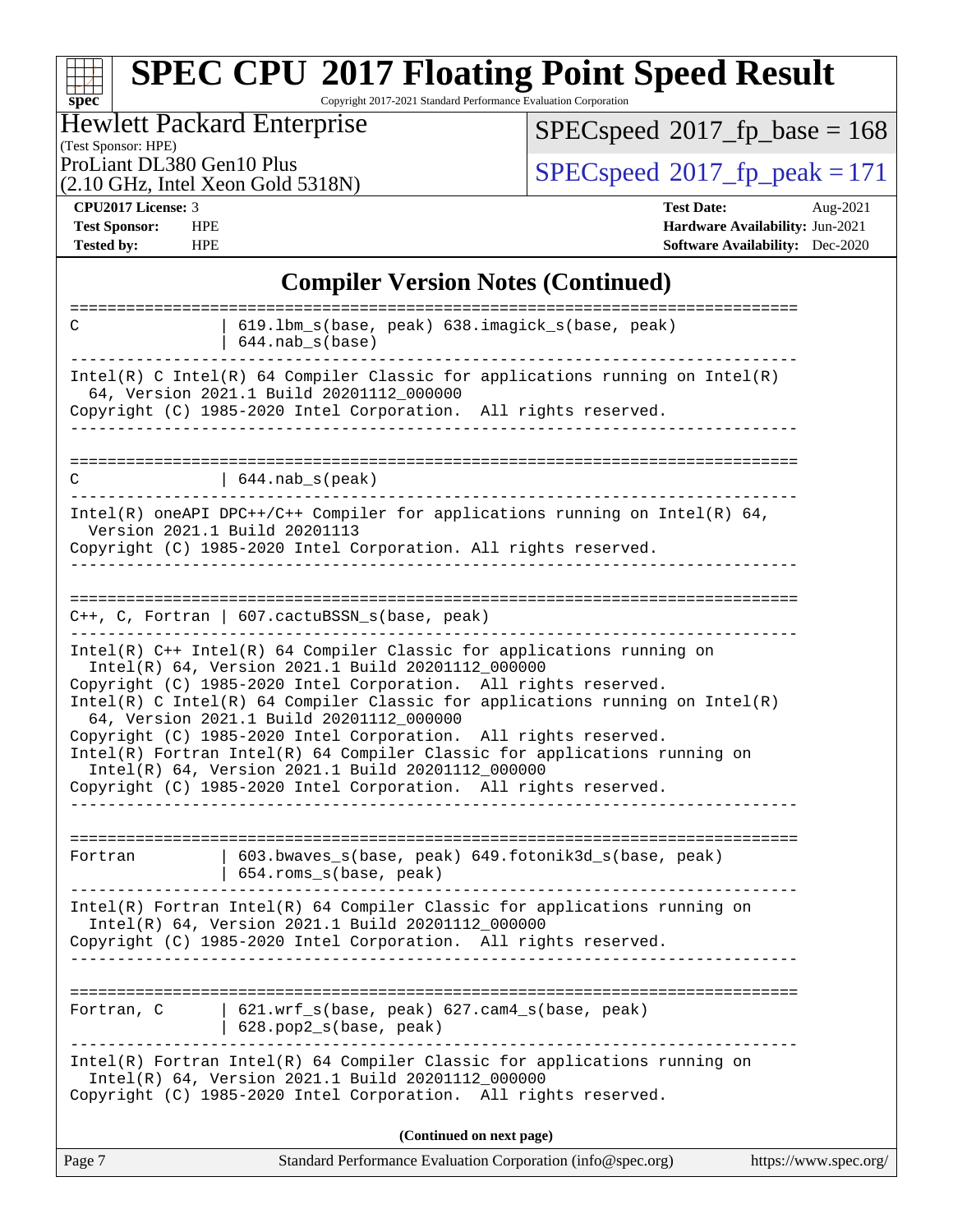Copyright 2017-2021 Standard Performance Evaluation Corporation

## Hewlett Packard Enterprise

[SPECspeed](http://www.spec.org/auto/cpu2017/Docs/result-fields.html#SPECspeed2017fpbase)<sup>®</sup>2017 fp base = 168

### (Test Sponsor: HPE)

(2.10 GHz, Intel Xeon Gold 5318N)

ProLiant DL380 Gen10 Plus  $SPEC speed@2017$  fp\_peak = 171

**[spec](http://www.spec.org/)**

**[CPU2017 License:](http://www.spec.org/auto/cpu2017/Docs/result-fields.html#CPU2017License)** 3 **[Test Date:](http://www.spec.org/auto/cpu2017/Docs/result-fields.html#TestDate)** Aug-2021 **[Test Sponsor:](http://www.spec.org/auto/cpu2017/Docs/result-fields.html#TestSponsor)** HPE **[Hardware Availability:](http://www.spec.org/auto/cpu2017/Docs/result-fields.html#HardwareAvailability)** Jun-2021 **[Tested by:](http://www.spec.org/auto/cpu2017/Docs/result-fields.html#Testedby)** HPE **[Software Availability:](http://www.spec.org/auto/cpu2017/Docs/result-fields.html#SoftwareAvailability)** Dec-2020

## **[Compiler Version Notes \(Continued\)](http://www.spec.org/auto/cpu2017/Docs/result-fields.html#CompilerVersionNotes)**

Intel(R) C Intel(R) 64 Compiler Classic for applications running on Intel(R) 64, Version 2021.1 Build 20201112\_000000 Copyright (C) 1985-2020 Intel Corporation. All rights reserved. ------------------------------------------------------------------------------

**[Base Compiler Invocation](http://www.spec.org/auto/cpu2017/Docs/result-fields.html#BaseCompilerInvocation)**

[C benchmarks](http://www.spec.org/auto/cpu2017/Docs/result-fields.html#Cbenchmarks):

[icc](http://www.spec.org/cpu2017/results/res2021q3/cpu2017-20210830-29030.flags.html#user_CCbase_intel_icc_66fc1ee009f7361af1fbd72ca7dcefbb700085f36577c54f309893dd4ec40d12360134090235512931783d35fd58c0460139e722d5067c5574d8eaf2b3e37e92)

[Fortran benchmarks](http://www.spec.org/auto/cpu2017/Docs/result-fields.html#Fortranbenchmarks): [ifort](http://www.spec.org/cpu2017/results/res2021q3/cpu2017-20210830-29030.flags.html#user_FCbase_intel_ifort_8111460550e3ca792625aed983ce982f94888b8b503583aa7ba2b8303487b4d8a21a13e7191a45c5fd58ff318f48f9492884d4413fa793fd88dd292cad7027ca)

[Benchmarks using both Fortran and C](http://www.spec.org/auto/cpu2017/Docs/result-fields.html#BenchmarksusingbothFortranandC): [ifort](http://www.spec.org/cpu2017/results/res2021q3/cpu2017-20210830-29030.flags.html#user_CC_FCbase_intel_ifort_8111460550e3ca792625aed983ce982f94888b8b503583aa7ba2b8303487b4d8a21a13e7191a45c5fd58ff318f48f9492884d4413fa793fd88dd292cad7027ca) [icc](http://www.spec.org/cpu2017/results/res2021q3/cpu2017-20210830-29030.flags.html#user_CC_FCbase_intel_icc_66fc1ee009f7361af1fbd72ca7dcefbb700085f36577c54f309893dd4ec40d12360134090235512931783d35fd58c0460139e722d5067c5574d8eaf2b3e37e92)

[Benchmarks using Fortran, C, and C++:](http://www.spec.org/auto/cpu2017/Docs/result-fields.html#BenchmarksusingFortranCandCXX) [icpc](http://www.spec.org/cpu2017/results/res2021q3/cpu2017-20210830-29030.flags.html#user_CC_CXX_FCbase_intel_icpc_c510b6838c7f56d33e37e94d029a35b4a7bccf4766a728ee175e80a419847e808290a9b78be685c44ab727ea267ec2f070ec5dc83b407c0218cded6866a35d07) [icc](http://www.spec.org/cpu2017/results/res2021q3/cpu2017-20210830-29030.flags.html#user_CC_CXX_FCbase_intel_icc_66fc1ee009f7361af1fbd72ca7dcefbb700085f36577c54f309893dd4ec40d12360134090235512931783d35fd58c0460139e722d5067c5574d8eaf2b3e37e92) [ifort](http://www.spec.org/cpu2017/results/res2021q3/cpu2017-20210830-29030.flags.html#user_CC_CXX_FCbase_intel_ifort_8111460550e3ca792625aed983ce982f94888b8b503583aa7ba2b8303487b4d8a21a13e7191a45c5fd58ff318f48f9492884d4413fa793fd88dd292cad7027ca)

## **[Base Portability Flags](http://www.spec.org/auto/cpu2017/Docs/result-fields.html#BasePortabilityFlags)**

 603.bwaves\_s: [-DSPEC\\_LP64](http://www.spec.org/cpu2017/results/res2021q3/cpu2017-20210830-29030.flags.html#suite_basePORTABILITY603_bwaves_s_DSPEC_LP64) 607.cactuBSSN\_s: [-DSPEC\\_LP64](http://www.spec.org/cpu2017/results/res2021q3/cpu2017-20210830-29030.flags.html#suite_basePORTABILITY607_cactuBSSN_s_DSPEC_LP64) 619.lbm\_s: [-DSPEC\\_LP64](http://www.spec.org/cpu2017/results/res2021q3/cpu2017-20210830-29030.flags.html#suite_basePORTABILITY619_lbm_s_DSPEC_LP64) 621.wrf\_s: [-DSPEC\\_LP64](http://www.spec.org/cpu2017/results/res2021q3/cpu2017-20210830-29030.flags.html#suite_basePORTABILITY621_wrf_s_DSPEC_LP64) [-DSPEC\\_CASE\\_FLAG](http://www.spec.org/cpu2017/results/res2021q3/cpu2017-20210830-29030.flags.html#b621.wrf_s_baseCPORTABILITY_DSPEC_CASE_FLAG) [-convert big\\_endian](http://www.spec.org/cpu2017/results/res2021q3/cpu2017-20210830-29030.flags.html#user_baseFPORTABILITY621_wrf_s_convert_big_endian_c3194028bc08c63ac5d04de18c48ce6d347e4e562e8892b8bdbdc0214820426deb8554edfa529a3fb25a586e65a3d812c835984020483e7e73212c4d31a38223) 627.cam4\_s: [-DSPEC\\_LP64](http://www.spec.org/cpu2017/results/res2021q3/cpu2017-20210830-29030.flags.html#suite_basePORTABILITY627_cam4_s_DSPEC_LP64) [-DSPEC\\_CASE\\_FLAG](http://www.spec.org/cpu2017/results/res2021q3/cpu2017-20210830-29030.flags.html#b627.cam4_s_baseCPORTABILITY_DSPEC_CASE_FLAG) 628.pop2\_s: [-DSPEC\\_LP64](http://www.spec.org/cpu2017/results/res2021q3/cpu2017-20210830-29030.flags.html#suite_basePORTABILITY628_pop2_s_DSPEC_LP64) [-DSPEC\\_CASE\\_FLAG](http://www.spec.org/cpu2017/results/res2021q3/cpu2017-20210830-29030.flags.html#b628.pop2_s_baseCPORTABILITY_DSPEC_CASE_FLAG) [-convert big\\_endian](http://www.spec.org/cpu2017/results/res2021q3/cpu2017-20210830-29030.flags.html#user_baseFPORTABILITY628_pop2_s_convert_big_endian_c3194028bc08c63ac5d04de18c48ce6d347e4e562e8892b8bdbdc0214820426deb8554edfa529a3fb25a586e65a3d812c835984020483e7e73212c4d31a38223) [-assume byterecl](http://www.spec.org/cpu2017/results/res2021q3/cpu2017-20210830-29030.flags.html#user_baseFPORTABILITY628_pop2_s_assume_byterecl_7e47d18b9513cf18525430bbf0f2177aa9bf368bc7a059c09b2c06a34b53bd3447c950d3f8d6c70e3faf3a05c8557d66a5798b567902e8849adc142926523472) 638.imagick\_s: [-DSPEC\\_LP64](http://www.spec.org/cpu2017/results/res2021q3/cpu2017-20210830-29030.flags.html#suite_basePORTABILITY638_imagick_s_DSPEC_LP64) 644.nab\_s: [-DSPEC\\_LP64](http://www.spec.org/cpu2017/results/res2021q3/cpu2017-20210830-29030.flags.html#suite_basePORTABILITY644_nab_s_DSPEC_LP64) 649.fotonik3d\_s: [-DSPEC\\_LP64](http://www.spec.org/cpu2017/results/res2021q3/cpu2017-20210830-29030.flags.html#suite_basePORTABILITY649_fotonik3d_s_DSPEC_LP64) 654.roms\_s: [-DSPEC\\_LP64](http://www.spec.org/cpu2017/results/res2021q3/cpu2017-20210830-29030.flags.html#suite_basePORTABILITY654_roms_s_DSPEC_LP64)

# **[Base Optimization Flags](http://www.spec.org/auto/cpu2017/Docs/result-fields.html#BaseOptimizationFlags)**

[C benchmarks](http://www.spec.org/auto/cpu2017/Docs/result-fields.html#Cbenchmarks):

[-m64](http://www.spec.org/cpu2017/results/res2021q3/cpu2017-20210830-29030.flags.html#user_CCbase_m64-icc) [-std=c11](http://www.spec.org/cpu2017/results/res2021q3/cpu2017-20210830-29030.flags.html#user_CCbase_std-icc-std_0e1c27790398a4642dfca32ffe6c27b5796f9c2d2676156f2e42c9c44eaad0c049b1cdb667a270c34d979996257aeb8fc440bfb01818dbc9357bd9d174cb8524) [-xCORE-AVX512](http://www.spec.org/cpu2017/results/res2021q3/cpu2017-20210830-29030.flags.html#user_CCbase_f-xCORE-AVX512) [-ipo](http://www.spec.org/cpu2017/results/res2021q3/cpu2017-20210830-29030.flags.html#user_CCbase_f-ipo) [-O3](http://www.spec.org/cpu2017/results/res2021q3/cpu2017-20210830-29030.flags.html#user_CCbase_f-O3) [-no-prec-div](http://www.spec.org/cpu2017/results/res2021q3/cpu2017-20210830-29030.flags.html#user_CCbase_f-no-prec-div) [-qopt-prefetch](http://www.spec.org/cpu2017/results/res2021q3/cpu2017-20210830-29030.flags.html#user_CCbase_f-qopt-prefetch) [-ffinite-math-only](http://www.spec.org/cpu2017/results/res2021q3/cpu2017-20210830-29030.flags.html#user_CCbase_f_finite_math_only_cb91587bd2077682c4b38af759c288ed7c732db004271a9512da14a4f8007909a5f1427ecbf1a0fb78ff2a814402c6114ac565ca162485bbcae155b5e4258871) [-qopt-mem-layout-trans=4](http://www.spec.org/cpu2017/results/res2021q3/cpu2017-20210830-29030.flags.html#user_CCbase_f-qopt-mem-layout-trans_fa39e755916c150a61361b7846f310bcdf6f04e385ef281cadf3647acec3f0ae266d1a1d22d972a7087a248fd4e6ca390a3634700869573d231a252c784941a8) [-qopenmp](http://www.spec.org/cpu2017/results/res2021q3/cpu2017-20210830-29030.flags.html#user_CCbase_qopenmp_16be0c44f24f464004c6784a7acb94aca937f053568ce72f94b139a11c7c168634a55f6653758ddd83bcf7b8463e8028bb0b48b77bcddc6b78d5d95bb1df2967) [-DSPEC\\_OPENMP](http://www.spec.org/cpu2017/results/res2021q3/cpu2017-20210830-29030.flags.html#suite_CCbase_DSPEC_OPENMP) [-mbranches-within-32B-boundaries](http://www.spec.org/cpu2017/results/res2021q3/cpu2017-20210830-29030.flags.html#user_CCbase_f-mbranches-within-32B-boundaries)

**(Continued on next page)**

Page 8 Standard Performance Evaluation Corporation [\(info@spec.org\)](mailto:info@spec.org) <https://www.spec.org/>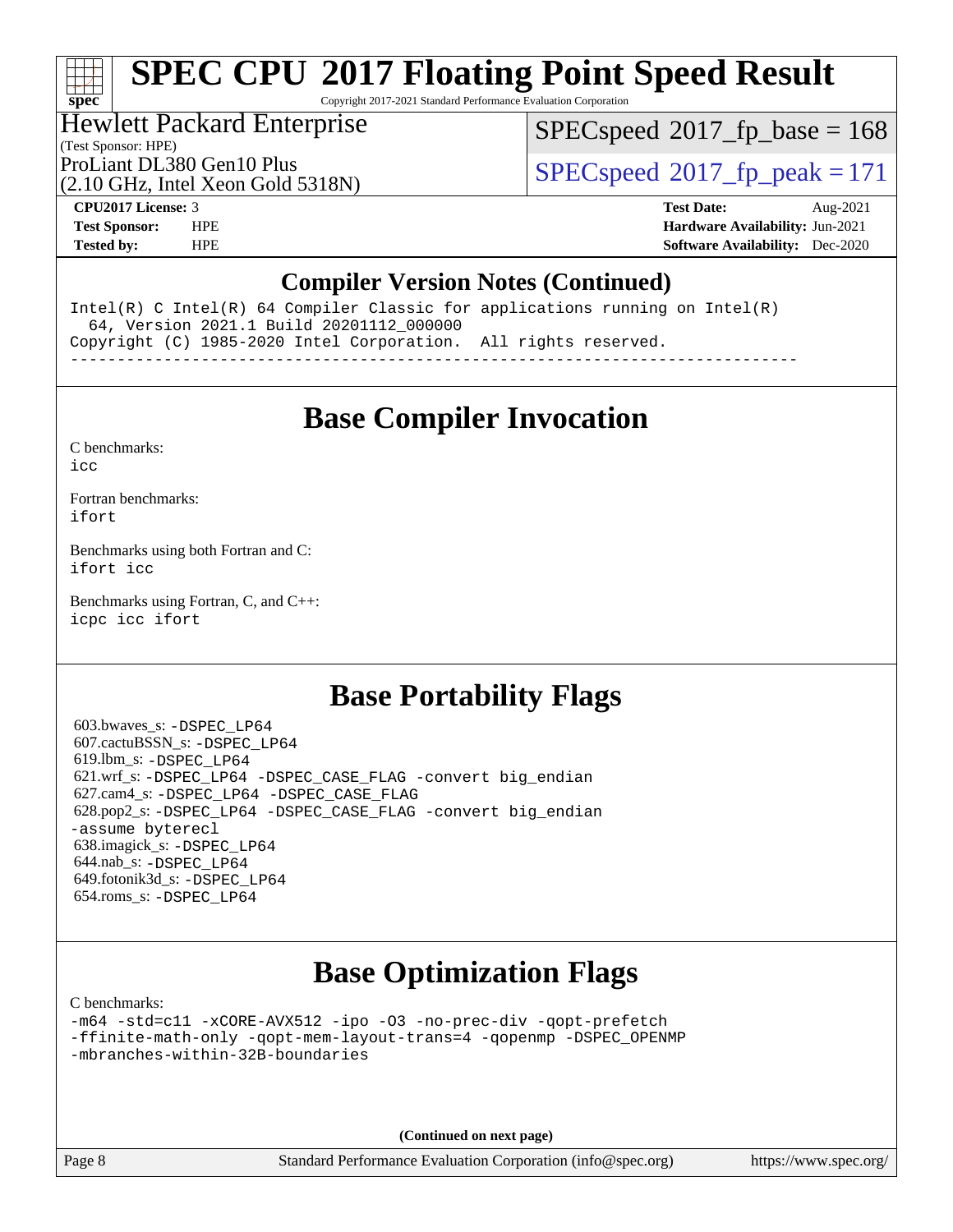# **[spec](http://www.spec.org/)**

# **[SPEC CPU](http://www.spec.org/auto/cpu2017/Docs/result-fields.html#SPECCPU2017FloatingPointSpeedResult)[2017 Floating Point Speed Result](http://www.spec.org/auto/cpu2017/Docs/result-fields.html#SPECCPU2017FloatingPointSpeedResult)**

Copyright 2017-2021 Standard Performance Evaluation Corporation

## Hewlett Packard Enterprise

[SPECspeed](http://www.spec.org/auto/cpu2017/Docs/result-fields.html#SPECspeed2017fpbase)<sup>®</sup>2017 fp base = 168

(Test Sponsor: HPE)

(2.10 GHz, Intel Xeon Gold 5318N)

ProLiant DL380 Gen10 Plus  $\text{SPEC speed}^{\circ}2017\text{ }$  fp\_peak = 171

**[CPU2017 License:](http://www.spec.org/auto/cpu2017/Docs/result-fields.html#CPU2017License)** 3 **[Test Date:](http://www.spec.org/auto/cpu2017/Docs/result-fields.html#TestDate)** Aug-2021 **[Test Sponsor:](http://www.spec.org/auto/cpu2017/Docs/result-fields.html#TestSponsor)** HPE **[Hardware Availability:](http://www.spec.org/auto/cpu2017/Docs/result-fields.html#HardwareAvailability)** Jun-2021 **[Tested by:](http://www.spec.org/auto/cpu2017/Docs/result-fields.html#Testedby)** HPE **[Software Availability:](http://www.spec.org/auto/cpu2017/Docs/result-fields.html#SoftwareAvailability)** Dec-2020

# **[Base Optimization Flags \(Continued\)](http://www.spec.org/auto/cpu2017/Docs/result-fields.html#BaseOptimizationFlags)**

[Fortran benchmarks](http://www.spec.org/auto/cpu2017/Docs/result-fields.html#Fortranbenchmarks):

[-m64](http://www.spec.org/cpu2017/results/res2021q3/cpu2017-20210830-29030.flags.html#user_FCbase_m64-icc) [-Wl,-z,muldefs](http://www.spec.org/cpu2017/results/res2021q3/cpu2017-20210830-29030.flags.html#user_FCbase_link_force_multiple1_b4cbdb97b34bdee9ceefcfe54f4c8ea74255f0b02a4b23e853cdb0e18eb4525ac79b5a88067c842dd0ee6996c24547a27a4b99331201badda8798ef8a743f577) [-DSPEC\\_OPENMP](http://www.spec.org/cpu2017/results/res2021q3/cpu2017-20210830-29030.flags.html#suite_FCbase_DSPEC_OPENMP) [-xCORE-AVX512](http://www.spec.org/cpu2017/results/res2021q3/cpu2017-20210830-29030.flags.html#user_FCbase_f-xCORE-AVX512) [-ipo](http://www.spec.org/cpu2017/results/res2021q3/cpu2017-20210830-29030.flags.html#user_FCbase_f-ipo) [-O3](http://www.spec.org/cpu2017/results/res2021q3/cpu2017-20210830-29030.flags.html#user_FCbase_f-O3) [-no-prec-div](http://www.spec.org/cpu2017/results/res2021q3/cpu2017-20210830-29030.flags.html#user_FCbase_f-no-prec-div) [-qopt-prefetch](http://www.spec.org/cpu2017/results/res2021q3/cpu2017-20210830-29030.flags.html#user_FCbase_f-qopt-prefetch) [-ffinite-math-only](http://www.spec.org/cpu2017/results/res2021q3/cpu2017-20210830-29030.flags.html#user_FCbase_f_finite_math_only_cb91587bd2077682c4b38af759c288ed7c732db004271a9512da14a4f8007909a5f1427ecbf1a0fb78ff2a814402c6114ac565ca162485bbcae155b5e4258871) [-qopt-mem-layout-trans=4](http://www.spec.org/cpu2017/results/res2021q3/cpu2017-20210830-29030.flags.html#user_FCbase_f-qopt-mem-layout-trans_fa39e755916c150a61361b7846f310bcdf6f04e385ef281cadf3647acec3f0ae266d1a1d22d972a7087a248fd4e6ca390a3634700869573d231a252c784941a8) [-qopenmp](http://www.spec.org/cpu2017/results/res2021q3/cpu2017-20210830-29030.flags.html#user_FCbase_qopenmp_16be0c44f24f464004c6784a7acb94aca937f053568ce72f94b139a11c7c168634a55f6653758ddd83bcf7b8463e8028bb0b48b77bcddc6b78d5d95bb1df2967) [-nostandard-realloc-lhs](http://www.spec.org/cpu2017/results/res2021q3/cpu2017-20210830-29030.flags.html#user_FCbase_f_2003_std_realloc_82b4557e90729c0f113870c07e44d33d6f5a304b4f63d4c15d2d0f1fab99f5daaed73bdb9275d9ae411527f28b936061aa8b9c8f2d63842963b95c9dd6426b8a) [-mbranches-within-32B-boundaries](http://www.spec.org/cpu2017/results/res2021q3/cpu2017-20210830-29030.flags.html#user_FCbase_f-mbranches-within-32B-boundaries) [-L/usr/local/jemalloc64-5.0.1/lib](http://www.spec.org/cpu2017/results/res2021q3/cpu2017-20210830-29030.flags.html#user_FCbase_jemalloc_link_path64_1_cc289568b1a6c0fd3b62c91b824c27fcb5af5e8098e6ad028160d21144ef1b8aef3170d2acf0bee98a8da324cfe4f67d0a3d0c4cc4673d993d694dc2a0df248b) [-ljemalloc](http://www.spec.org/cpu2017/results/res2021q3/cpu2017-20210830-29030.flags.html#user_FCbase_jemalloc_link_lib_d1249b907c500fa1c0672f44f562e3d0f79738ae9e3c4a9c376d49f265a04b9c99b167ecedbf6711b3085be911c67ff61f150a17b3472be731631ba4d0471706)

[Benchmarks using both Fortran and C](http://www.spec.org/auto/cpu2017/Docs/result-fields.html#BenchmarksusingbothFortranandC):

```
-m64 -std=c11 -Wl,-z,muldefs -xCORE-AVX512 -ipo -O3 -no-prec-div
-qopt-prefetch -ffinite-math-only -qopt-mem-layout-trans=4 -qopenmp
-DSPEC_OPENMP -mbranches-within-32B-boundaries -nostandard-realloc-lhs
-L/usr/local/jemalloc64-5.0.1/lib -ljemalloc
```
#### [Benchmarks using Fortran, C, and C++:](http://www.spec.org/auto/cpu2017/Docs/result-fields.html#BenchmarksusingFortranCandCXX)

```
-m64 -std=c11 -Wl,-z,muldefs -xCORE-AVX512 -ipo -O3 -no-prec-div
-qopt-prefetch -ffinite-math-only -qopt-mem-layout-trans=4 -qopenmp
-DSPEC_OPENMP -mbranches-within-32B-boundaries -nostandard-realloc-lhs
-L/usr/local/jemalloc64-5.0.1/lib -ljemalloc
```
## **[Peak Compiler Invocation](http://www.spec.org/auto/cpu2017/Docs/result-fields.html#PeakCompilerInvocation)**

[C benchmarks \(except as noted below\)](http://www.spec.org/auto/cpu2017/Docs/result-fields.html#Cbenchmarksexceptasnotedbelow): [icc](http://www.spec.org/cpu2017/results/res2021q3/cpu2017-20210830-29030.flags.html#user_CCpeak_intel_icc_66fc1ee009f7361af1fbd72ca7dcefbb700085f36577c54f309893dd4ec40d12360134090235512931783d35fd58c0460139e722d5067c5574d8eaf2b3e37e92)

644.nab\_s: [icx](http://www.spec.org/cpu2017/results/res2021q3/cpu2017-20210830-29030.flags.html#user_peakCCLD644_nab_s_intel_icx_fe2d28d19ae2a5db7c42fe0f2a2aed77cb715edd4aeb23434404a8be6683fe239869bb6ca8154ca98265c2e3b9226a719a0efe2953a4a7018c379b7010ccf087)

[Fortran benchmarks](http://www.spec.org/auto/cpu2017/Docs/result-fields.html#Fortranbenchmarks): [ifort](http://www.spec.org/cpu2017/results/res2021q3/cpu2017-20210830-29030.flags.html#user_FCpeak_intel_ifort_8111460550e3ca792625aed983ce982f94888b8b503583aa7ba2b8303487b4d8a21a13e7191a45c5fd58ff318f48f9492884d4413fa793fd88dd292cad7027ca)

[Benchmarks using both Fortran and C](http://www.spec.org/auto/cpu2017/Docs/result-fields.html#BenchmarksusingbothFortranandC): [ifort](http://www.spec.org/cpu2017/results/res2021q3/cpu2017-20210830-29030.flags.html#user_CC_FCpeak_intel_ifort_8111460550e3ca792625aed983ce982f94888b8b503583aa7ba2b8303487b4d8a21a13e7191a45c5fd58ff318f48f9492884d4413fa793fd88dd292cad7027ca) [icc](http://www.spec.org/cpu2017/results/res2021q3/cpu2017-20210830-29030.flags.html#user_CC_FCpeak_intel_icc_66fc1ee009f7361af1fbd72ca7dcefbb700085f36577c54f309893dd4ec40d12360134090235512931783d35fd58c0460139e722d5067c5574d8eaf2b3e37e92)

[Benchmarks using Fortran, C, and C++:](http://www.spec.org/auto/cpu2017/Docs/result-fields.html#BenchmarksusingFortranCandCXX) [icpc](http://www.spec.org/cpu2017/results/res2021q3/cpu2017-20210830-29030.flags.html#user_CC_CXX_FCpeak_intel_icpc_c510b6838c7f56d33e37e94d029a35b4a7bccf4766a728ee175e80a419847e808290a9b78be685c44ab727ea267ec2f070ec5dc83b407c0218cded6866a35d07) [icc](http://www.spec.org/cpu2017/results/res2021q3/cpu2017-20210830-29030.flags.html#user_CC_CXX_FCpeak_intel_icc_66fc1ee009f7361af1fbd72ca7dcefbb700085f36577c54f309893dd4ec40d12360134090235512931783d35fd58c0460139e722d5067c5574d8eaf2b3e37e92) [ifort](http://www.spec.org/cpu2017/results/res2021q3/cpu2017-20210830-29030.flags.html#user_CC_CXX_FCpeak_intel_ifort_8111460550e3ca792625aed983ce982f94888b8b503583aa7ba2b8303487b4d8a21a13e7191a45c5fd58ff318f48f9492884d4413fa793fd88dd292cad7027ca)

# **[Peak Portability Flags](http://www.spec.org/auto/cpu2017/Docs/result-fields.html#PeakPortabilityFlags)**

Same as Base Portability Flags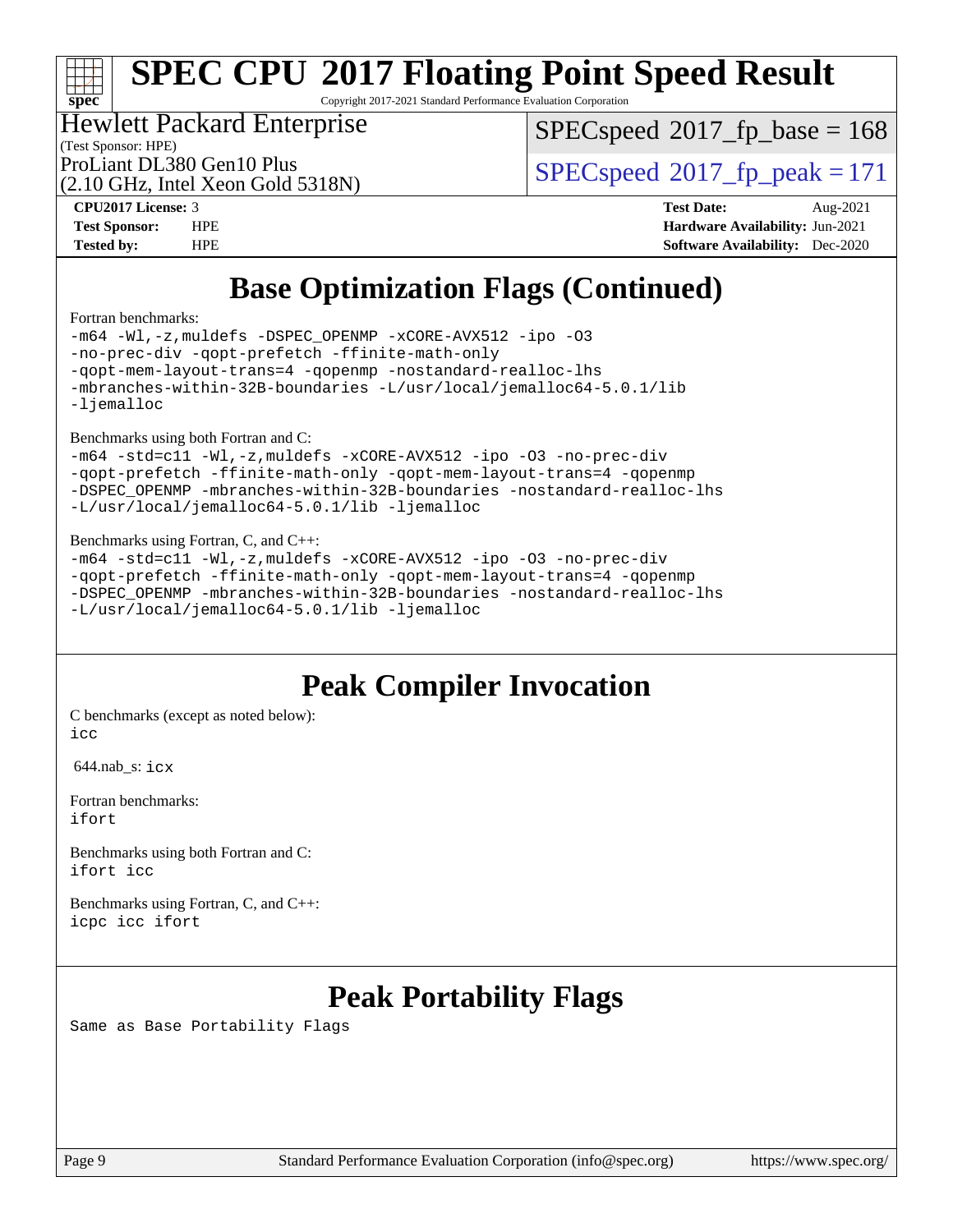Copyright 2017-2021 Standard Performance Evaluation Corporation

### (Test Sponsor: HPE) Hewlett Packard Enterprise

[SPECspeed](http://www.spec.org/auto/cpu2017/Docs/result-fields.html#SPECspeed2017fpbase)<sup>®</sup>2017 fp base = 168

(2.10 GHz, Intel Xeon Gold 5318N)

ProLiant DL380 Gen10 Plus  $\text{SPEC speed}^{\circ}2017\text{ }$  fp\_peak = 171

**[CPU2017 License:](http://www.spec.org/auto/cpu2017/Docs/result-fields.html#CPU2017License)** 3 **[Test Date:](http://www.spec.org/auto/cpu2017/Docs/result-fields.html#TestDate)** Aug-2021 **[Test Sponsor:](http://www.spec.org/auto/cpu2017/Docs/result-fields.html#TestSponsor)** HPE **[Hardware Availability:](http://www.spec.org/auto/cpu2017/Docs/result-fields.html#HardwareAvailability)** Jun-2021 **[Tested by:](http://www.spec.org/auto/cpu2017/Docs/result-fields.html#Testedby)** HPE **[Software Availability:](http://www.spec.org/auto/cpu2017/Docs/result-fields.html#SoftwareAvailability)** Dec-2020

## **[Peak Optimization Flags](http://www.spec.org/auto/cpu2017/Docs/result-fields.html#PeakOptimizationFlags)**

```
C benchmarks:
```
**[spec](http://www.spec.org/)**

 $619.$ lbm\_s: basepeak = yes

638.imagick\_s: basepeak = yes

```
 644.nab_s: -m64 -Wl,-z,muldefs -xCORE-AVX512 -Ofast -ffast-math
-flto -mfpmath=sse -funroll-loops -fiopenmp
-qopt-mem-layout-trans=4
-fimf-accuracy-bits=14:sqrt
-mbranches-within-32B-boundaries
-L/usr/local/jemalloc64-5.0.1/lib -ljemalloc
```
[Fortran benchmarks](http://www.spec.org/auto/cpu2017/Docs/result-fields.html#Fortranbenchmarks):

```
 603.bwaves_s: -m64 -Wl,-z,muldefs -prof-gen(pass 1) -prof-use(pass 2)
-DSPEC_SUPPRESS_OPENMP -DSPEC_OPENMP -ipo -xCORE-AVX512
-O3 -no-prec-div -qopt-prefetch -ffinite-math-only
-qopt-mem-layout-trans=4 -qopenmp -nostandard-realloc-lhs
-mbranches-within-32B-boundaries
-L/usr/local/jemalloc64-5.0.1/lib -ljemalloc
```
649.fotonik3d\_s: Same as 603.bwaves\_s

 $654$ .roms\_s: basepeak = yes

[Benchmarks using both Fortran and C](http://www.spec.org/auto/cpu2017/Docs/result-fields.html#BenchmarksusingbothFortranandC):

```
 621.wrf_s: -m64 -std=c11 -Wl,-z,muldefs -prof-gen(pass 1)
-prof-use(pass 2) -ipo -xCORE-AVX512 -O3 -no-prec-div
-qopt-prefetch -ffinite-math-only -qopt-mem-layout-trans=4
-DSPEC_SUPPRESS_OPENMP -qopenmp -DSPEC_OPENMP
-mbranches-within-32B-boundaries -nostandard-realloc-lhs
-L/usr/local/jemalloc64-5.0.1/lib -ljemalloc
```

```
627.cam4<sub>-</sub>s: basepeak = yes
```
 $628.pop2_s:$  basepeak = yes

[Benchmarks using Fortran, C, and C++:](http://www.spec.org/auto/cpu2017/Docs/result-fields.html#BenchmarksusingFortranCandCXX)

 $607$ .cactuBSSN\_s: basepeak = yes